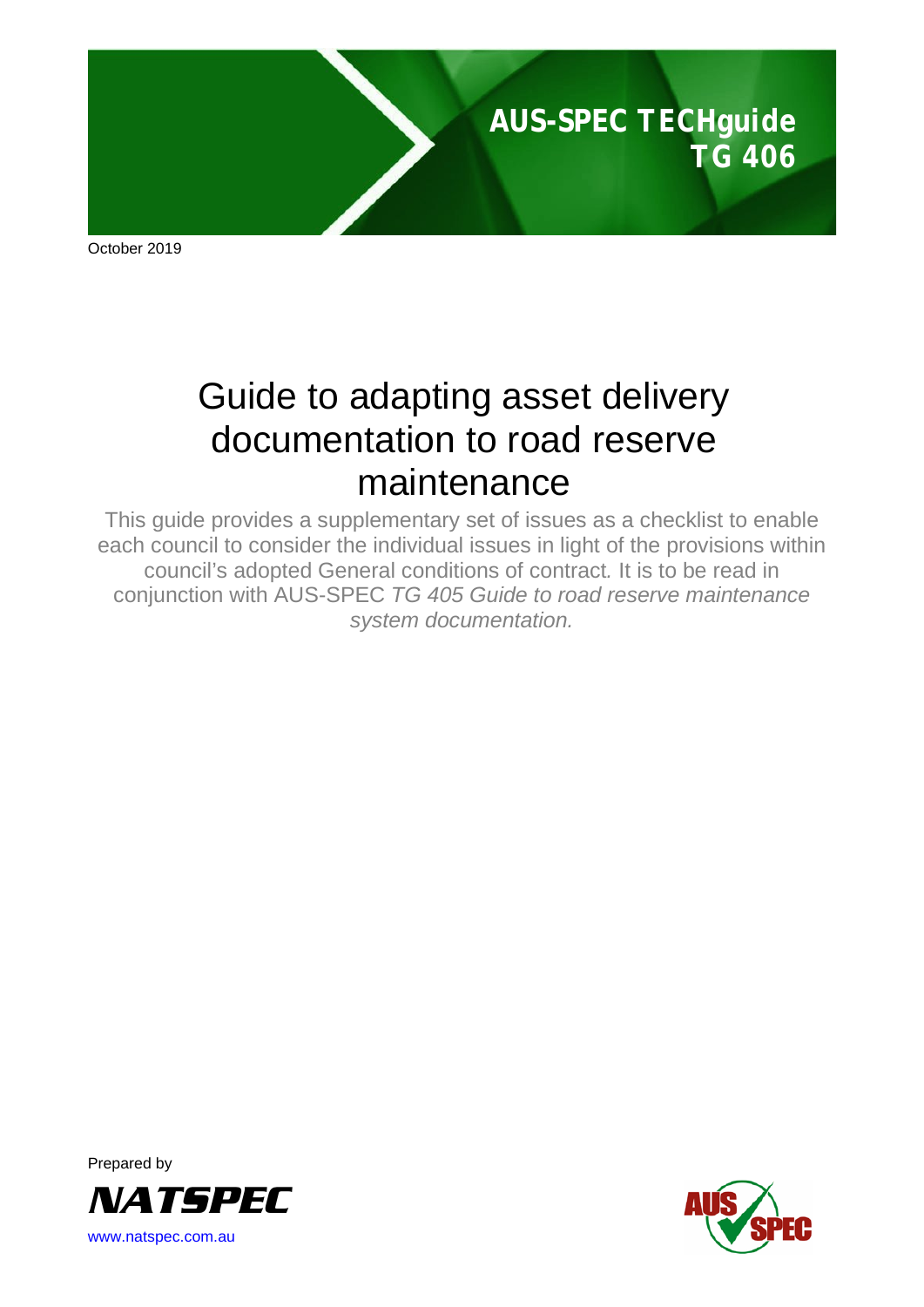# **AUS-SPEC TECHguide**

# **CONTENTS**

| 2  |  |
|----|--|
| 3  |  |
| 4  |  |
| 5  |  |
| 6  |  |
|    |  |
| 8  |  |
| 9  |  |
| 10 |  |
| 11 |  |
| 12 |  |
| 13 |  |
| 14 |  |
| 15 |  |
| 16 |  |
| 17 |  |
| 18 |  |
| 19 |  |
| 20 |  |
| 21 |  |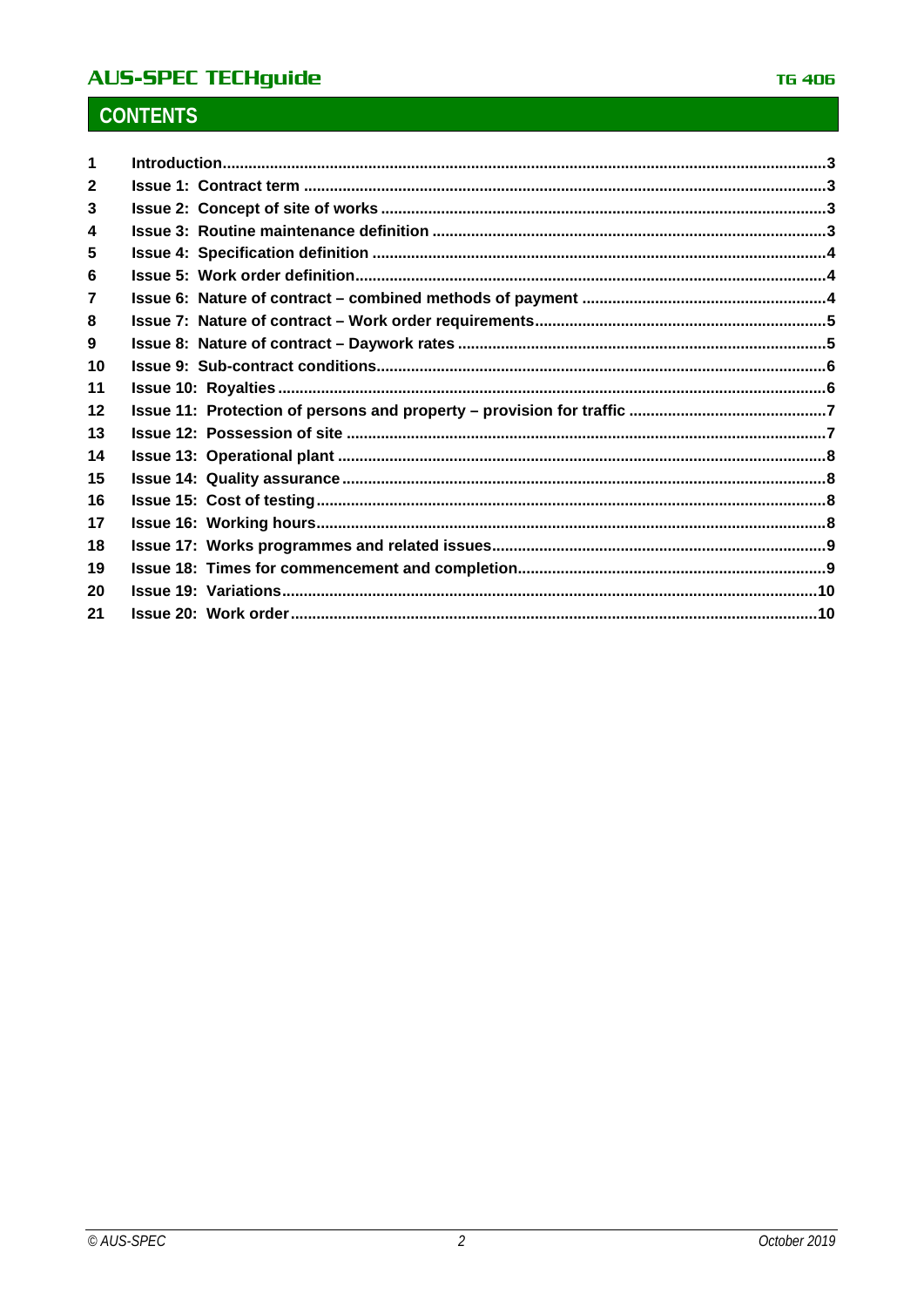#### <span id="page-2-0"></span>**1 INTRODUCTION**

This *Guide* provides a supplemental series of issues as a checklist such that each Council can consider the individual issues in the light of provisions within Council's adopted General conditions of contract. The checklist box at the end of each issue discussed can be used by Council to confirm its action on that issue.

Council may choose to address the issues by deletion and replacement of clauses in the General conditions of contract or amendment of clauses in the General conditions of contract. Some issues may be more relevantly addressed in the *1601 General requirements – road reserves (Maintenance)* worksection*.*  Alternatively, requirements can be included as Special conditions of contract with clear annotation that they override any conflicting clauses in the General conditions of contract.

#### <span id="page-2-1"></span>**2 ISSUE 1: CONTRACT TERM**

The Council needs to determine the contract term in relation to the date of acceptance of the tender, any establishment period, and any wind-down period prior to practical completion.

Consider a onemonth establishment period at the commencement. Maintenance is undertaken by others and the MDR and Contractor's infrastructure is established. Any activity with an MDR response time less than 10 days at the end of the establishment period is paid for at SOR or Daywork rates as appropriate to the Activity specification.

Consider a one month wind-down period at the completion of the contract. The Superintendent will establish the MDR and activities not yet compulsory but necessary to reduce outstanding work items such that all outstanding response times are greater than 10 days. These will be considered by the Superintendent for a work order on a SOR or Daywork basis as appropriate to the Activity specification.

The actual contract period between these episodes would be typically 24 to 36 months for an AUS-SPEC road reserve maintenance contract.

|                    | Relevant document section                         | Reference clause                   | Action (tick) |     |              | Draft by   | Check by   |
|--------------------|---------------------------------------------------|------------------------------------|---------------|-----|--------------|------------|------------|
| <b>CHECK</b>       |                                                   |                                    | <b>Delete</b> | Add | <b>Amend</b> | (initials) | (initials) |
| <b>ISSUE</b><br>#1 | IConditions of contract –<br>IGeneral information | AS 2124 and<br>NPWC3<br>(Annexure) |               |     |              |            |            |
|                    | lGeneral conditions of contract                   |                                    |               |     |              |            |            |

#### <span id="page-2-2"></span>**3 ISSUE 2: CONCEPT OF SITE OF WORKS**

A contract based on AUS-SPEC applied to a road reserve network requires amendment to the concept of site possession and access by others including other contractors, public authorities and the public. A simple clarification is required.

|                                    | Relevant document section Reference clause |                                                         | Action (tick) |            |              | Draft by   | Check by   |
|------------------------------------|--------------------------------------------|---------------------------------------------------------|---------------|------------|--------------|------------|------------|
|                                    |                                            |                                                         | <b>Delete</b> | <b>Add</b> | <b>Amend</b> | (initials) | (initials) |
| <b>CHECK</b><br><b>ISSUE</b><br>#2 | General conditions of<br><b>I</b> contract | IAS 2124 clauses 27.1<br>& 27.2<br>NPWC3 clauses 27.1 & |               |            |              |            |            |

#### <span id="page-2-3"></span>**4 ISSUE 3: ROUTINE MAINTENANCE DEFINITION**

It is necessary to define routine maintenance that is the responsibility of the Contractor and is paid for in the tendered lump sum.

Routine maintenance includes all maintenance activities in the Works as described in the *1601 General requirements – road reserves (Maintenance)* worksection and the Road reserve Maintenance Plan and necessary to maintain the performance criteria stated to which the Contract Lump Sum applies.

Work other than routine maintenance includes all maintenance tasks carried out by the Contractor, the costs of which are not included in the contract lump sum. Such work shall only be performed as directed and approved by the Superintendent.

These two definitions need to be included in the General conditions of contract.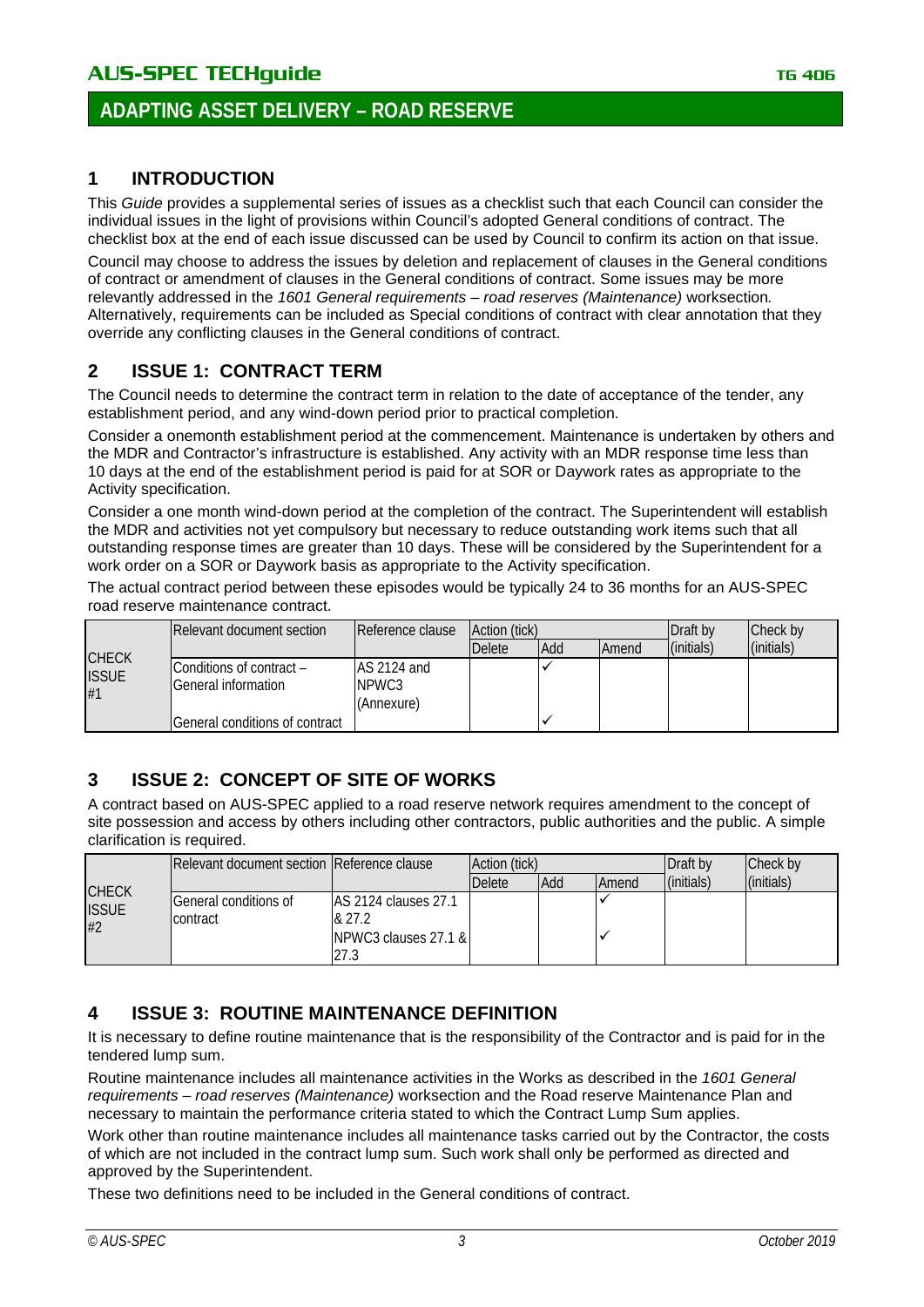|                              | Relevant document section IReference clause |                   | Action (tick) |     |              | Draft by   | Check by   |
|------------------------------|---------------------------------------------|-------------------|---------------|-----|--------------|------------|------------|
| <b>CHECK</b><br><b>ISSUE</b> |                                             |                   | Delete        | Add | <b>Amend</b> | (initials) | (initials) |
|                              | General conditions of                       | IAS 2124 clause 2 |               |     |              |            |            |
| #3                           | contract                                    | INPWC3 clause 2   |               |     |              |            |            |

#### <span id="page-3-0"></span>**5 ISSUE 4: SPECIFICATION DEFINITION**

It is necessary to clarify the term specification for the AUS-SPEC documentation due to the inclusion of the RMP documents and the reference to materials specifications and Australian Standards which may be updated during the contract term. The following text is recommended for consideration.

Specification means all specifications for work to be carried out as existing at the date of acceptance of tender and any modification of such specifications thereafter directed or the use of which has been approved by the Superintendent pursuant to his powers under the Contract. The specifications include, but are not limited to, the approved Road reserve Maintenance Plan (RMP), the *1601 General requirements – road reserves (Maintenance)* worksection, Australian Standards or other standards and specifications cited in the documents.

|                                    | Relevant document     | Reference clause  | Action (tick) |     |              | Draft by   | Check by   |
|------------------------------------|-----------------------|-------------------|---------------|-----|--------------|------------|------------|
| <b>CHECK</b><br><b>ISSUE</b><br>#4 | section               |                   | Delete        | Add | <b>Amend</b> | (initials) | (initials) |
|                                    | General conditions of | IAS 2124 clause 2 |               |     |              |            |            |
|                                    | contract              | NPWC3 clause 2    |               |     |              |            |            |

### <span id="page-3-1"></span>**6 ISSUE 5: WORK ORDER DEFINITION**

It is necessary that the Work Order is clearly defined in the General conditions of contract in order to clarify its authority and role.

Work Order means a completed form in a format, either provided or approved by the Principal, which indicates work activities to be undertaken by the Contractor where payment is as assigned on the work order. Work Orders have a unique serial number assigned by the Principal. The forms only have status as an order when signed by the Superintendent or a duly delegated representative.

|                    | <b>IRelevant document section IReference clause</b> |                   | Action (tick) |     |              | Draft by   | Check by   |
|--------------------|-----------------------------------------------------|-------------------|---------------|-----|--------------|------------|------------|
| <b>CHECK</b>       |                                                     |                   | Delete        | Add | <b>Amend</b> | (initials) | (initials) |
| <b>ISSUE</b><br>#5 | General conditions of                               | IAS 2124 clause 2 |               |     |              |            |            |
|                    | contract                                            | INPWC3 clause 2   |               |     |              |            |            |

#### <span id="page-3-2"></span>**7 ISSUE 6: NATURE OF CONTRACT – COMBINED METHODS OF PAYMENT**

The AUS-SPEC contract type for road reserve maintenance requires that the Contractor be paid in three modes as appropriate being Lump Sum, schedule of rates and Daywork rates.

Suggested text is as follows:

The Principal shall pay the Contractor:

- For work for which the Principal accepted a lump sum, the Lump Sum.
- For work for which the Principal accepted scheduled rates, the sum ascertained by multiplying the measured quantity of each section or item of work actually carried out under the Contract by the rate accepted by the Principal for the section or item.
- For work for which the Principal accepted Daywork rates, the sum ascertained by multiplying the Daywork rates by the appropriate quantity of each resource or item of work actually carried out under the Contract.

Adjusted by any additions or deductions made pursuant to the Contract.

Unless otherwise stated in the Contract, the Contract shall not be subject to adjustment for rise and fall costs.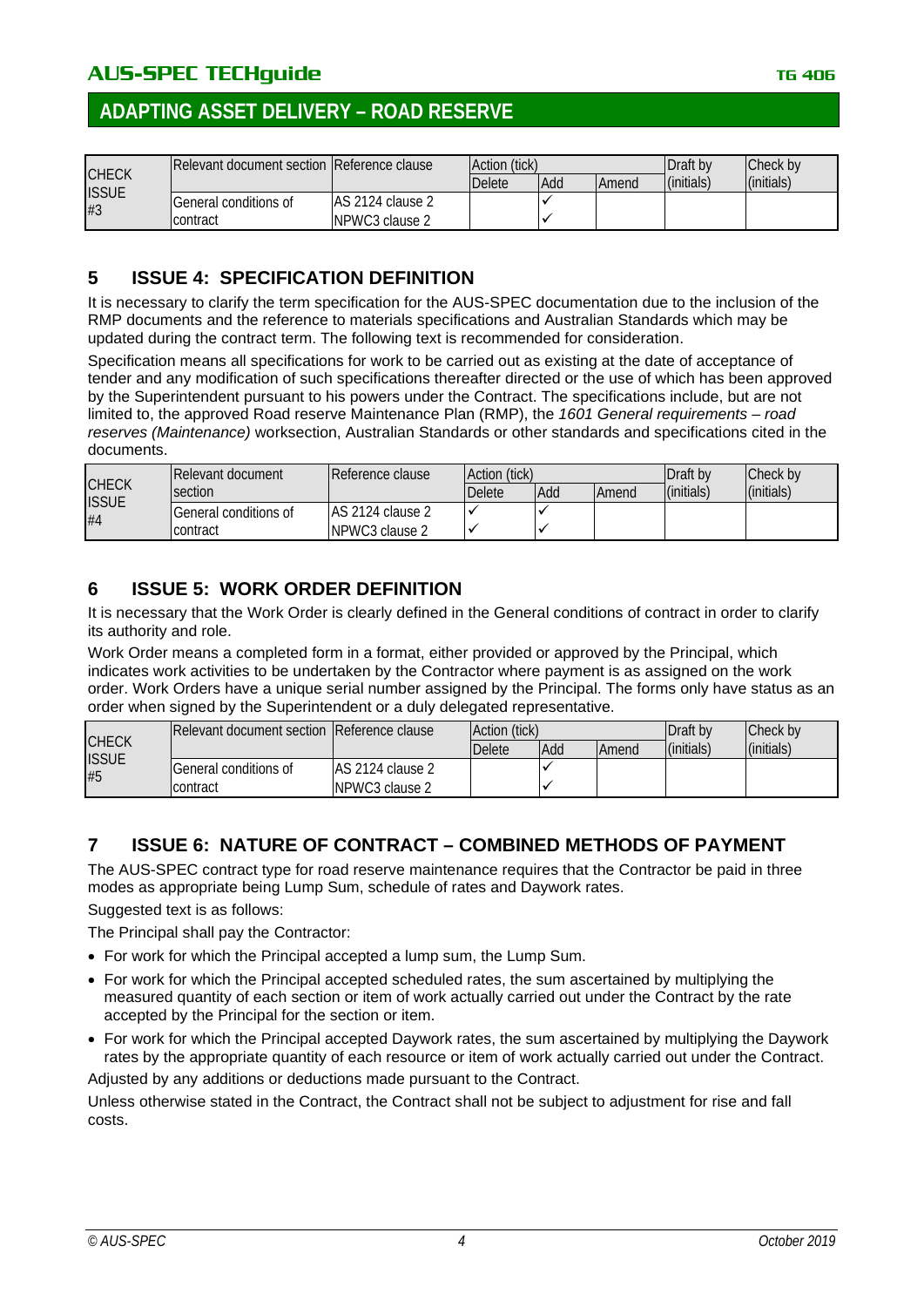|                    | IRelevant document section IReference clause    |                                      | Action (tick) |     |              | Draft by   | Check by   |
|--------------------|-------------------------------------------------|--------------------------------------|---------------|-----|--------------|------------|------------|
| <b>CHECK</b>       |                                                 |                                      | <b>Delete</b> | Add | <b>Amend</b> | (initials) | (initials) |
| <b>ISSUE</b><br>#6 | <b>General conditions of</b><br><b>contract</b> | IAS 2124 clause 3<br>INPWC3 clause 3 |               |     |              |            |            |

#### <span id="page-4-0"></span>**8 ISSUE 7: NATURE OF CONTRACT – WORK ORDER REQUIREMENTS**

The following text is suggested to describe the function of Work Orders:

Work to be performed for payment by schedule of rates requires prior approval of the Superintendent by way of Work Order duly signed by the Superintendent or a duly delegated representative.

Work to be performed for payment by Daywork Rates requires prior approval of the Superintendent by way of Work Order duly signed by the Superintendent or a duly delegated representative.

Whilst Superintendent's approval is required when the actual quantity of a section or item of work is greater or less than the quantity shown in the Work Order a revised Work Order is not required unless the variation exceeds 50% of the scheduled quantity.

|                                    | Relevant document section Reference clause |                                                                      | Action (tick) |     |              | Draft by   | Check by   |
|------------------------------------|--------------------------------------------|----------------------------------------------------------------------|---------------|-----|--------------|------------|------------|
|                                    |                                            |                                                                      | <b>Delete</b> | Add | <b>Amend</b> | (initials) | (initials) |
| <b>CHECK</b><br><b>ISSUE</b><br>#7 | <b>I</b> General conditions of<br>contract | AS 2124 clauses 3.3 &<br>40<br><b>INPWC3 clauses 3.3 &amp;</b><br>40 |               |     |              |            |            |

#### <span id="page-4-1"></span>**9 ISSUE 8: NATURE OF CONTRACT – DAYWORK RATES**

The AUS-SPEC road reserve maintenance contract format calls upon the use of Daywork rates for work which is not reasonably predictable in nature and quantity so as to be able to be included in the routine maintenance included in the lump sum payment provision or the schedule of rates. Such work is typically quick response work which is of a nature that is not readily aligned with standard operations due to a different set of resources requirements.

Accordingly, a list of projected resources that may be called upon in any combination is defined for the tender documents by the Principal as Daywork rates. The tenderer and Contractor submit agreed rates for these resources.

It is considered reasonable to retain the concept of Daywork as provided for in General conditions of contract. This concept allows a Superintendent the ability to deal with situations requiring resources beyond those included in the Principal's list at time of tender or where the Contractor refutes the valid application of schedule of rates, or daywork rates as used in this type of contract.

A simple amendment is recommended to the Daywork clause in conjunction with the inclusion of Daywork rates in the interpretation section.

An appropriate definition for Daywork rates (refer to AS 2124 and NPWC3 clause 2) is suggested below:

Daywork rates means the rates provided by the Tenderer and included in the contract for the resources listed by the Principal in the tender documents and applicable to categories of work determined by the Superintendent not to be suitable for lump sum payment as routine maintenance or schedule of rates work.

An explanation of Daywork rates should be included as an addition to description of the nature of contract in the General conditions of contract as in AS 2124 and NPWC3 clause 30.4. The following text is suggested:

#### **Daywork Rates**

Work initiation and approval by the Superintendent:

- Unless otherwise directed by the Superintendent, the Contractor shall not carry out any work under the Contract under Daywork rates.
- If the Superintendent directs that any work under the Contract be carried out as Daywork, the Superintendent shall issue or approve a Work Order directing the Contractor to execute such work.

Moneys payable:

• If the Superintendent directs that any work under the Contract be carried out under Daywork rates, the Contractor shall execute the work and perform the Contractor's obligations under the Contract and the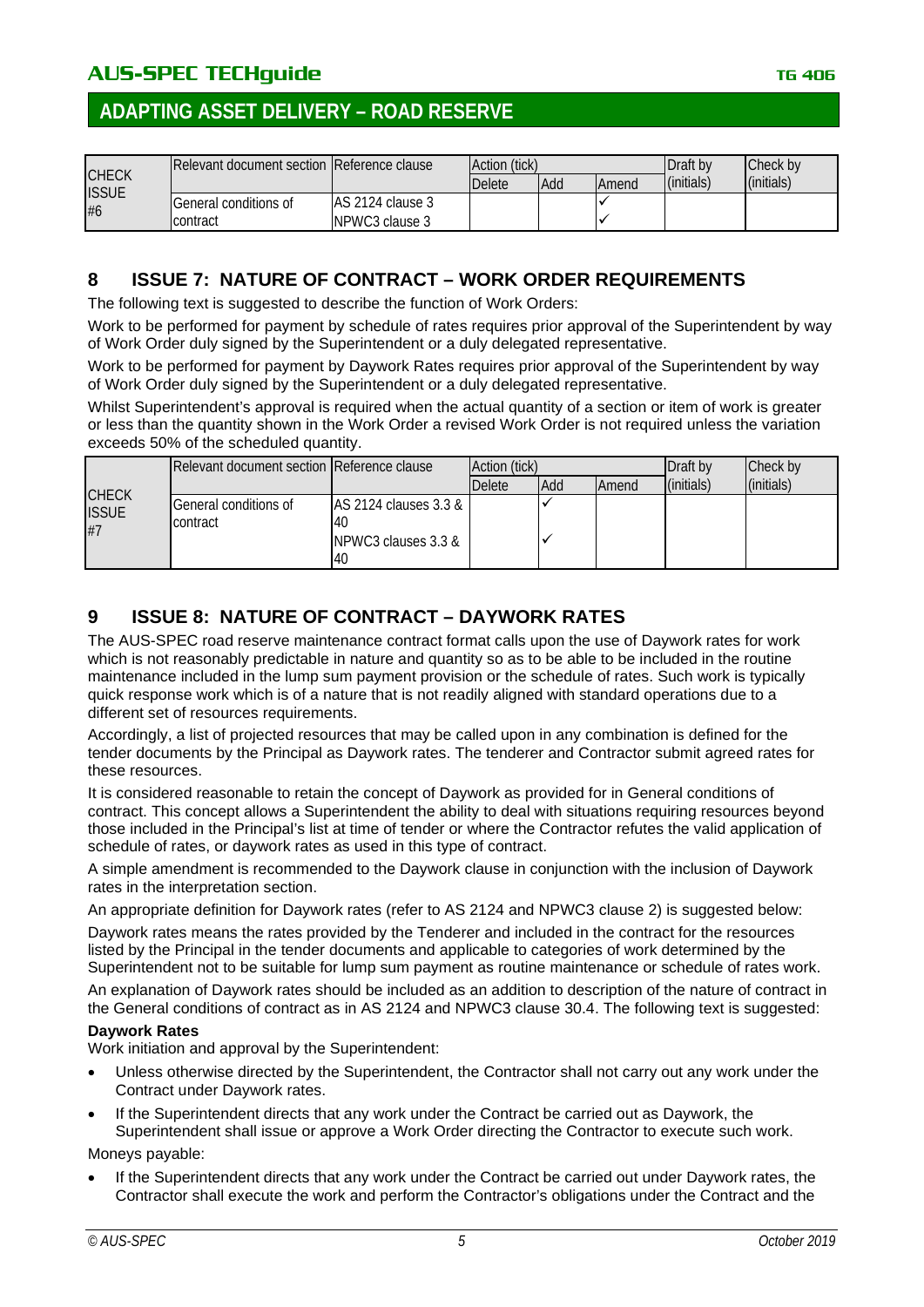## AUS-SPEC TECHquide **TECHGUIDE TECHGUIDE TELEVISION** TG 406

## **ADAPTING ASSET DELIVERY – ROAD RESERVE**

Principal shall pay the Contractor for the measured quantity of each item of the resources actually used by the Contractor at the rates set out in the schedule of Daywork rates.

- The rates in the schedule of Daywork rates shall be the all-inclusive cost of providing the resources under normal or emergency circumstances and shall include but not be limited to overheads, administrative costs, handling costs, site supervision, establishment costs, operating costs, profits, statutory and other charges.
- Where works are executed under Daywork rates the Contractor shall record each day in a manner to be approved by the Superintendent, the particulars of all resources used by the Contractor for the execution of the Daywork. Claims for payment for work under the Daywork rates shall include records of all-time sheets, wages sheets, invoices, receipts and other vouchers that are necessary to support the claim for each activity at each site.
- The Superintendent shall determine the amount to be paid to the Contractor in respect of each claim with regard to the following:
	- . The Schedule of Daywork rates provided in the Contract documents.
	- . The amounts accepted as paid for services, subcontracts and professional fees with a 10% allowance for overheads and profit and all other associated expenses to the Contractor.
	- . The amounts accepted as paid for materials directly contributing to the work with a 10% allowance for overheads and profit and all other associated expenses to the Contractor.

Quantities: For Daywork activities there are no quantities provided by the Principal.

|              | Relevant document section Reference clause |                               | Action (tick) |     |       | Draft by   | Check by   |
|--------------|--------------------------------------------|-------------------------------|---------------|-----|-------|------------|------------|
|              |                                            |                               | <b>Delete</b> | Add | Amend | (initials) | (initials) |
| <b>CHECK</b> | General conditions of                      | AS 2124 clause 41             |               |     |       |            |            |
| <b>ISSUE</b> | <b>Icontract</b>                           | NPWC3 clause 40.3             |               |     |       |            |            |
| #8           |                                            | AS 2124 clauses 2 &           |               |     |       |            |            |
|              |                                            | 30.4                          |               |     |       |            |            |
|              |                                            | <b>INPWC3 clauses 2 &amp;</b> |               |     |       |            |            |
|              |                                            |                               |               |     |       |            |            |

#### <span id="page-5-0"></span>**10 ISSUE 9: SUB-CONTRACT CONDITIONS**

It is essential that the Principal retains consistent control over the contract conditions and the quality of work, whether executed by the Contractor or a Subcontractor.

The following text is recommended for addition to the section of General conditions of contract addressing Contractor's responsibility:

'The Contractor shall enter into contracts with all Subcontractors upon terms and conditions consistent with those in the Contract and specifically the Road reserve Maintenance Plan and the Superintendent reserves the right to require submission of satisfactory evidence thereof.'

|                    | <b>IRelevant document section IReference clause</b> |                     | Action (tick) |     |       | Draft by   | Check by   |
|--------------------|-----------------------------------------------------|---------------------|---------------|-----|-------|------------|------------|
| <b>CHECK</b>       |                                                     |                     | <b>Delete</b> | Add | Amend | (initials) | (initials) |
| <b>ISSUE</b><br>#9 | General conditions of                               | IAS 2124 clause 9.3 |               |     |       |            |            |
|                    | contract                                            | INPWC3 clause 9.3   |               |     |       |            |            |

#### <span id="page-5-1"></span>**11 ISSUE 10: ROYALTIES**

There may be royalties due on the removal of road-making materials or other materials required for the contract. Such royalties are to be paid by the Contractor and may be construed to be different to those patent and intellectual properties addressed in AS 2124. NPWC3 addresses royalties.

The Principal should ensure that if royalties are to be incurred for materials adequate amendments are made.

|                              | Relevant document section Reference clause |                    | Action (tick) |     |       | Draft by   | Check by   |
|------------------------------|--------------------------------------------|--------------------|---------------|-----|-------|------------|------------|
| <b>CHECK</b><br><b>ISSUE</b> |                                            |                    | Delete        | Add | Amend | (initials) | (initials) |
| #10                          | <b>IGeneral conditions of</b><br>contract  | IAS 2124 clause 13 |               |     |       |            |            |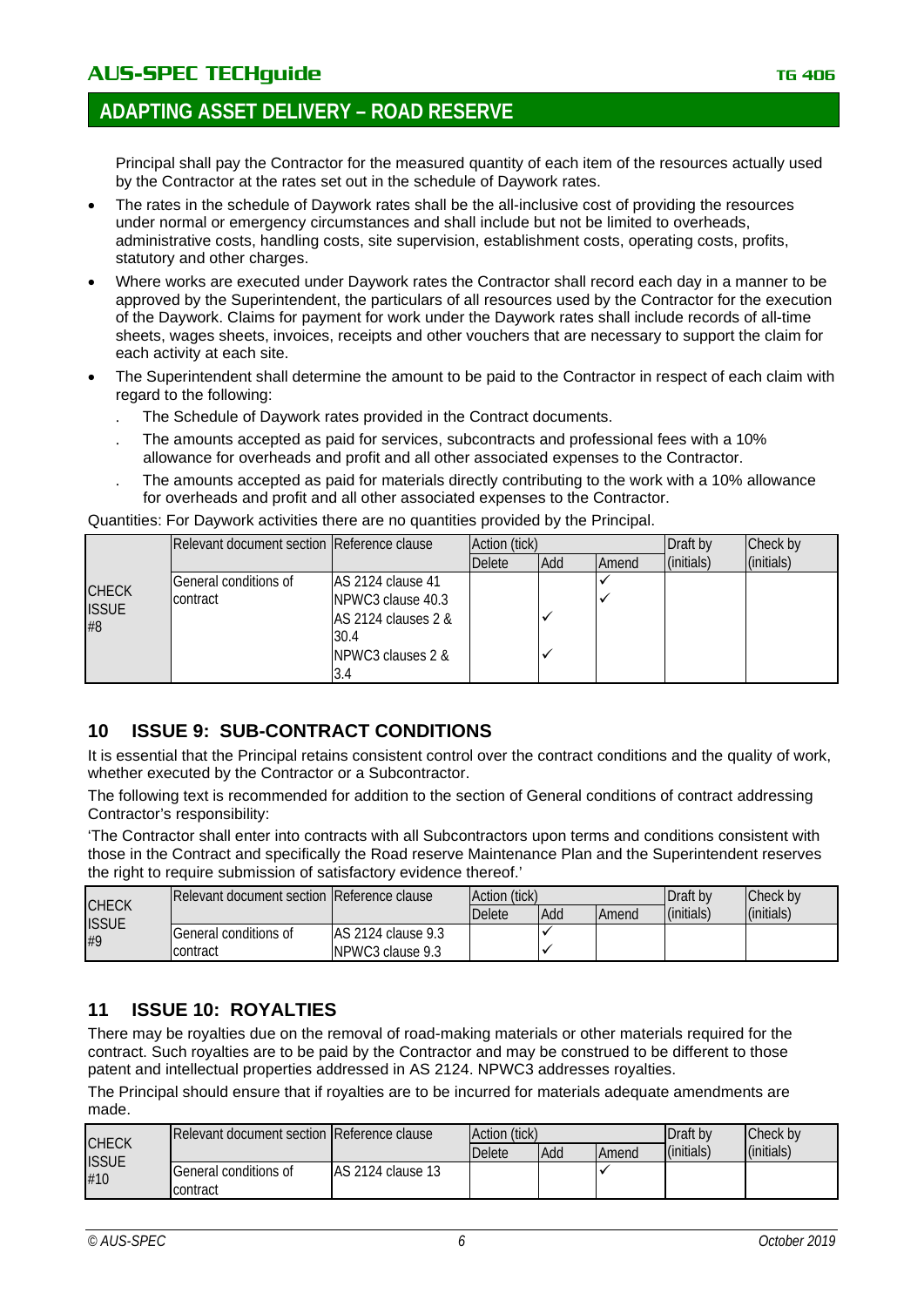#### <span id="page-6-0"></span>**12 ISSUE 11: PROTECTION OF PERSONS AND PROPERTY – PROVISION FOR TRAFFIC**

It is recommended that specific reference to the general requirements for adherence to Australian Standards for traffic management is required in a contract based on AUS-SPEC. Inclusion in the General conditions of contract is considered to clarify that non-compliance is basis for default and cannot be misconstrued to be a technical breach.

Additional text to AS 2124 and NPWC3 is suggested as follows:

- The Contractor's responsibility includes control, direction or protection of traffic on any adjacent roadway to minimise the effect of the Contractor's operations on the free flow of traffic and the safety of the public and the workers carrying out the Work. The provisions made by the Contractor must conform to AS 1742.3 and the requirements of the Road reserve Maintenance Plan as well as the relevant specification.
- The Contractor shall not open any part of any Work to vehicular or pedestrian traffic without adequate provisions being made for the safety of that traffic.
- The Contractor shall avoid obstruction or damage to roadways and footpaths, drains and watercourses and public utility and other services on or adjacent to the site which are visible or the location of which can be ascertained by the Contractor from the appropriate authority or from the Contract and shall have any obstruction removed immediately and at the Contractor's cost shall have made good all damage caused by the Contractor, the Contractor's employees, agents or subcontractors or the employees of any such agents or subcontractors. In the event of the Contractor's failure to do so, the Principal may have the remedial work carried out and the cost incurred shall be a debt due from the Contractor to the Principal which may be deducted or recovered by the Principal pursuant to clause 46.
- The Contractor shall prevent nuisance to the owners, tenants or occupiers of properties adjacent to the site and to the public generally, in accordance with the Road reserve Maintenance Plan and the requirements of Council and Statutory Authorities.

|                     | Relevant document section Reference clause |                    | Action (tick) |            |       | Draft by   | Check by   |
|---------------------|--------------------------------------------|--------------------|---------------|------------|-------|------------|------------|
| <b>CHECK</b>        |                                            |                    | <b>Delete</b> | <b>Add</b> | Amend | (initials) | (initials) |
| <b>ISSUE</b><br>#11 | lGeneral conditions of                     | IAS 2124 clause 15 |               |            |       |            |            |
|                     | contract                                   | INPWC3 clause 15   |               |            |       |            |            |

<span id="page-6-1"></span>• Prior to occupation of the road reserve the contractor shall ensure that an approved traffic management plan has been obtained from the Road Authority or Road Authorities in the case of works on or adjacent to a State Highway.

#### **13 ISSUE 12: POSSESSION OF SITE**

There are qualifications on the Contractor's access to the site that do not apply to traditional contracts. Additionally, the definition of what constitutes the Site requires clarification beyond that provided in traditional General conditions of contract.

Standard clauses may be amended to include the following text.

- The Site consists of the whole of the network covered by the Contract and generally includes the road pavements, formation, bridges and the road reserve unless otherwise stipulated elsewhere in the Contract documents.
- The Contractor, its employees, agents or subcontractors shall have access to any portion of the Site to enable work to be carried out in accordance with the Contract requirements.
- The temporary closure of any portion of the Site by the Contractor for the purpose of carrying out work shall be governed by the prevailing Instruments of Traffic and in certain times may be prohibited by the Superintendent or the Police.

Should any delay take place in giving the Contractor such access to the Site or any direction from the Superintendent restricting or revoking access to the Site to particular days and/or times, such delay, restriction or revocation of access shall not be deemed to constitute a breach of contract.

The Contractor shall at all times respect the Principal's right to provide possession of site to other Contractors to undertake separate works. Under such circumstances the Contractor shall undertake to liaise with the Superintendent to programme works so as to eliminate or minimise interference with such other works.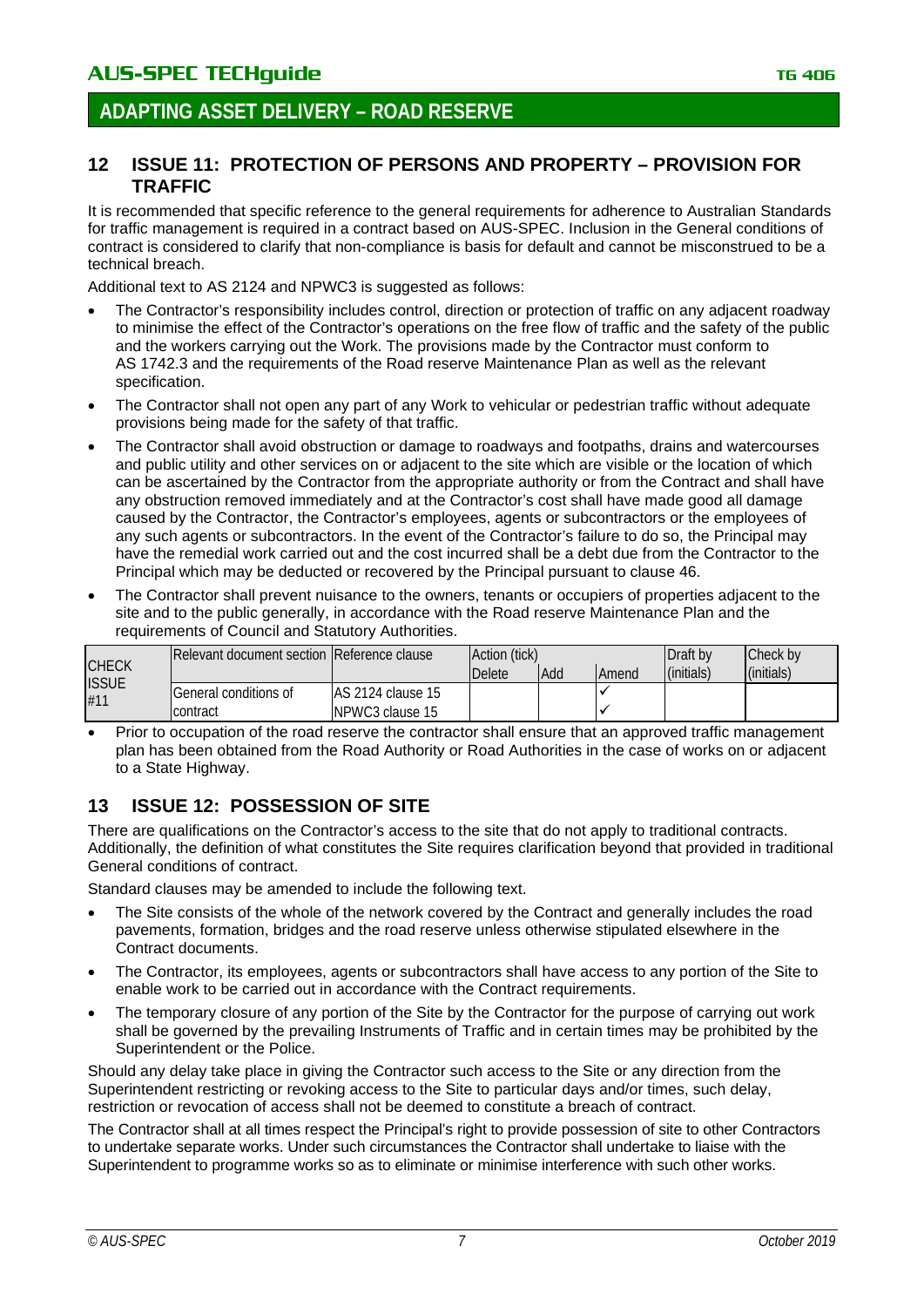|                              | <b>IRelevant document section IReference clause</b> |                    | Action (tick) |     | Draft by     | Check by   |            |
|------------------------------|-----------------------------------------------------|--------------------|---------------|-----|--------------|------------|------------|
| <b>CHECK</b><br><b>ISSUE</b> |                                                     |                    | Delete        | Add | <b>Amend</b> | (initials) | (initials) |
| #12                          | General conditions of                               | IAS 2124 clause 27 |               |     |              |            |            |
|                              | contract                                            | INPWC3 clause 27   |               |     |              |            |            |

#### <span id="page-7-0"></span>**14 ISSUE 13: OPERATIONAL PLANT**

It is necessary that all plant utilised meet the requirements of all state laws including registration and thirdparty personal insurance. NPWC3 provides for this requirement.

The following text is recommended:

All operational plant on site shall comply with the requirement in relation thereto of the relevant laws in operation in the State or Territory in which the work under the Contract is being carried out.

|                              | Relevant document section Reference clause |                    | Action (tick) |     | Draft by     | Check by   |            |
|------------------------------|--------------------------------------------|--------------------|---------------|-----|--------------|------------|------------|
| <b>CHECK</b><br><b>ISSUE</b> |                                            |                    | Delete        | Add | <b>Amend</b> | (initials) | (initials) |
| #13                          | General conditions of                      | IAS 2124 clause 29 |               |     |              |            |            |
|                              | contract                                   |                    |               |     |              |            |            |

#### <span id="page-7-1"></span>**15 ISSUE 14: QUALITY ASSURANCE**

It is necessary to recognise the Contractor's responsibility to execute the contract under a system of quality assurance.

The following text is suggested:

The Contractor shall be responsible for the quality assurance of the work and work processes under the Contract in accordance with the submitted and accepted Road reserve Maintenance Plan.

|                              | IRelevant document section IReference clause |                     | Action (tick) |            |       | Draft by   | Check by   |
|------------------------------|----------------------------------------------|---------------------|---------------|------------|-------|------------|------------|
| <b>CHECK</b><br><b>ISSUE</b> |                                              |                     | <b>Delete</b> | <b>Add</b> | Amend | (initials) | (initials) |
| #14                          | <b>IGeneral conditions of</b>                | AS 2124 clause 30.2 |               |            |       |            |            |
|                              | Icontract                                    | INPWC3 clause 30.4  |               |            |       |            |            |

#### <span id="page-7-2"></span>**16 ISSUE 15: COST OF TESTING**

It is necessary to clearly state who is to pay for materials and process examination and testing.

These days it is normal for the Contractor to pay for all testing other than the Principal's audit testing. Both NPWC3 and AS 2124 may need clarification to suit Council's needs.

| <b>CHECK</b><br><b>ISSUE</b><br>#15 | Relevant document section Reference clause |                   | Action (tick) |     |       | Draft by   | Check by   |
|-------------------------------------|--------------------------------------------|-------------------|---------------|-----|-------|------------|------------|
|                                     |                                            |                   | Delete        | Add | Amend | (initials) | (initials) |
|                                     | <b>General conditions of</b>               | IAS2124 clause 31 |               |     |       |            |            |
|                                     | Icontract                                  | NPWC3 clause 31   |               |     |       |            |            |

#### <span id="page-7-3"></span>**17 ISSUE 16: WORKING HOURS**

It is necessary to provide for abnormal circumstances in this type of contract. The following text is suggested: Unless otherwise specified in the Contract or as directed by the Superintendent, the Contractor shall perform his obligations under the Contract at any time of any day.

The Contractor shall be deemed to have included in its rates and prices all additional costs that may be incurred as a result of:

- Working hour restrictions as specified in the Contract.
- Working hour restrictions imposed by Statutory Authorities other than the Principal, including the State Police Force, notwithstanding that such restrictions may have been imposed by the Authorities after the date of acceptance of tender.
- Complying with any requirements under the Contract in relation to working hours, including but not limited to nightwork, noise, and traffic management.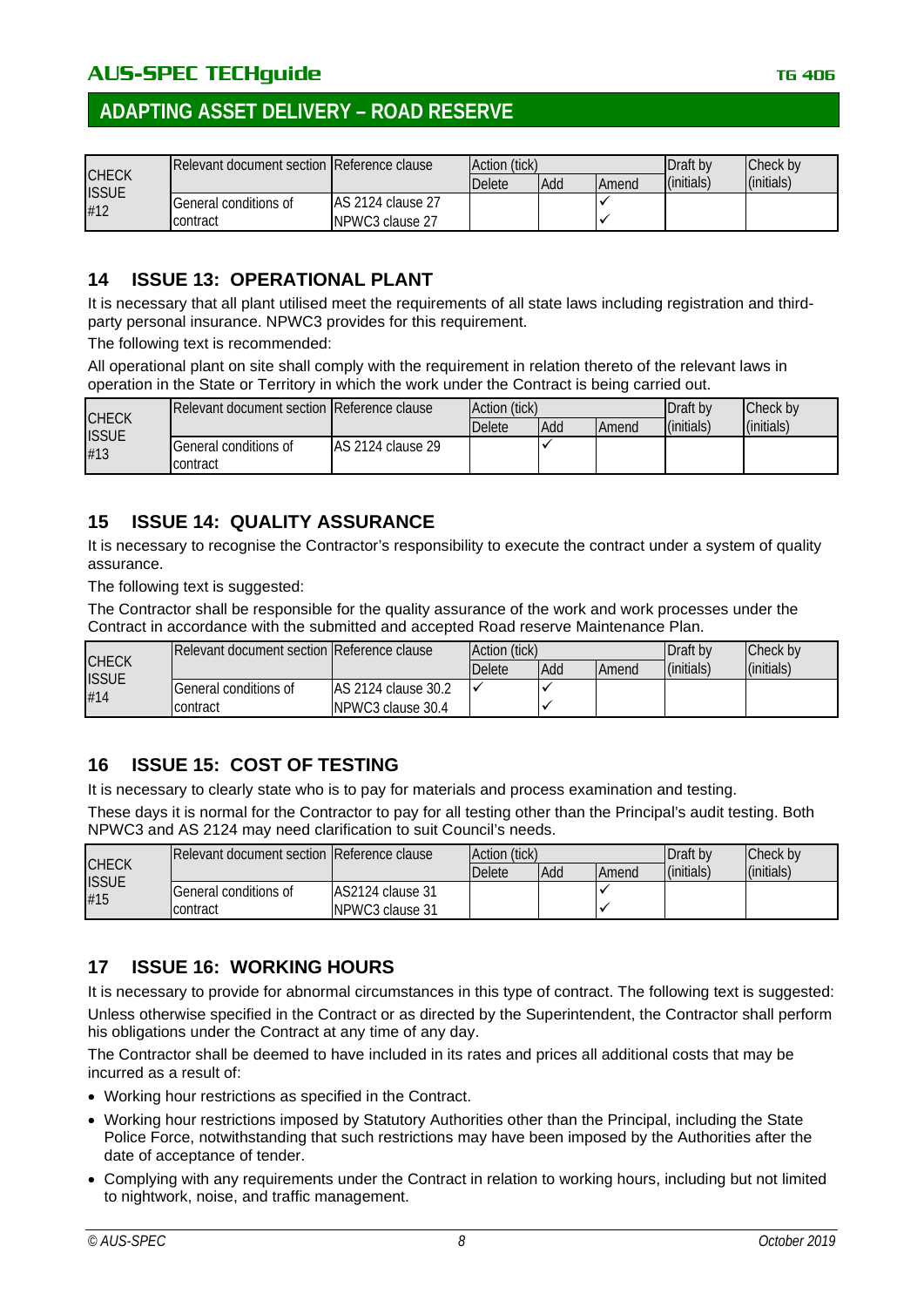• Work carried out outside the ordinary days or hours of work fixed by or under any statute, ordinance or subordinate legislation or by any relevant award, determination, judgement or order of any competent court, board, commission or industrial tribunal, or by any relevant industrial agreement that is in force in the relevant State.

Where no working hour restriction is specified in a Work Order the Contractor shall execute the work in accordance with the provisions of the Contract at the rates set out in the schedule of rates or schedule of Daywork rates as standard rates.

Where a working hour restriction outside award recognised working hours is specified in a Work Order the rates in the schedule of Daywork rates applicable to the work shall be those rates entered as applicable to governing industrial agreement, e.g., shift work rates, 1.5 payment rates or 2.0 payment rates.

|                                     | <b>IRelevant document section IReference clause</b> |                    | Action (tick) |     |              | Draft by   | Check by   |
|-------------------------------------|-----------------------------------------------------|--------------------|---------------|-----|--------------|------------|------------|
| <b>CHECK</b><br><b>ISSUE</b><br>#16 |                                                     | <b>Delete</b>      |               | Add | <b>Amend</b> | (initials) | (initials) |
|                                     | General conditions of                               | IAS 2124 clause 32 |               |     |              |            |            |
|                                     | contract                                            | INPWC3 clause 32   |               |     |              |            |            |

#### <span id="page-8-0"></span>**18 ISSUE 17: WORKS PROGRAMMES AND RELATED ISSUES**

It is necessary to amend General conditions of contract to reflect the long term ongoing nature of the road reserve maintenance Contract.

Key issues to be addressed are as follows:

- Eliminate reference to construction programme and refer to regular submission of programmes at fortnightly intervals.
- Extensions to contract response times can only be made when inclement weather is logged for more than 75% of the period, and then only with Superintendent's specific approval on the basis that execution was impractical even if resources were made available.
- Liquidated damages should only be applicable after practical completion of the contract.
- Defects liability periods apply only to particular activities designated in the Contract documents. Consolidated listing of these periods should be required to be compiled by the Contractor and reported monthly.

|                     | Relevant document section Reference clause |                                                                              | Action (tick) |     |              | Draft by   | Check by   |
|---------------------|--------------------------------------------|------------------------------------------------------------------------------|---------------|-----|--------------|------------|------------|
| <b>CHECK</b>        |                                            |                                                                              | <b>Delete</b> | Add | <b>Amend</b> | (initials) | (initials) |
| <b>ISSUE</b><br>#17 | General conditions of<br>contract          | AS 2124 clauses 33,<br>35.5, 35.6, 37<br>NPWC3 clauses 33,<br>35.4, 35.5, 37 |               |     |              |            |            |

#### <span id="page-8-1"></span>**19 ISSUE 18: TIMES FOR COMMENCEMENT AND COMPLETION**

Consideration should be given to amendment of the General conditions of contract to recognise three periods which are described in the *1601 General requirements - road reserves (Maintenance)* worksection as follows:

- Establishment period.
- Maintenance period.
- Wind-down period.

The requirements for each period should be set by the Council to suit the road reserve network condition (refer Issue #1).

The duration and relation to the contract term should be included in an annexure to the General conditions of contract.

|                     | Relevant document section Reference clause |                    | Action (tick) |     |              | Draft by   | Check by   |
|---------------------|--------------------------------------------|--------------------|---------------|-----|--------------|------------|------------|
| <b>CHECK</b>        |                                            |                    | Delete        | Add | <b>Amend</b> | (initials) | (initials) |
| <b>ISSUE</b><br>#18 | <b>IGeneral conditions of</b>              | IAS 2124 clause 35 |               |     |              |            |            |
|                     | contract                                   | NPWC3 clause 35    |               |     |              |            |            |